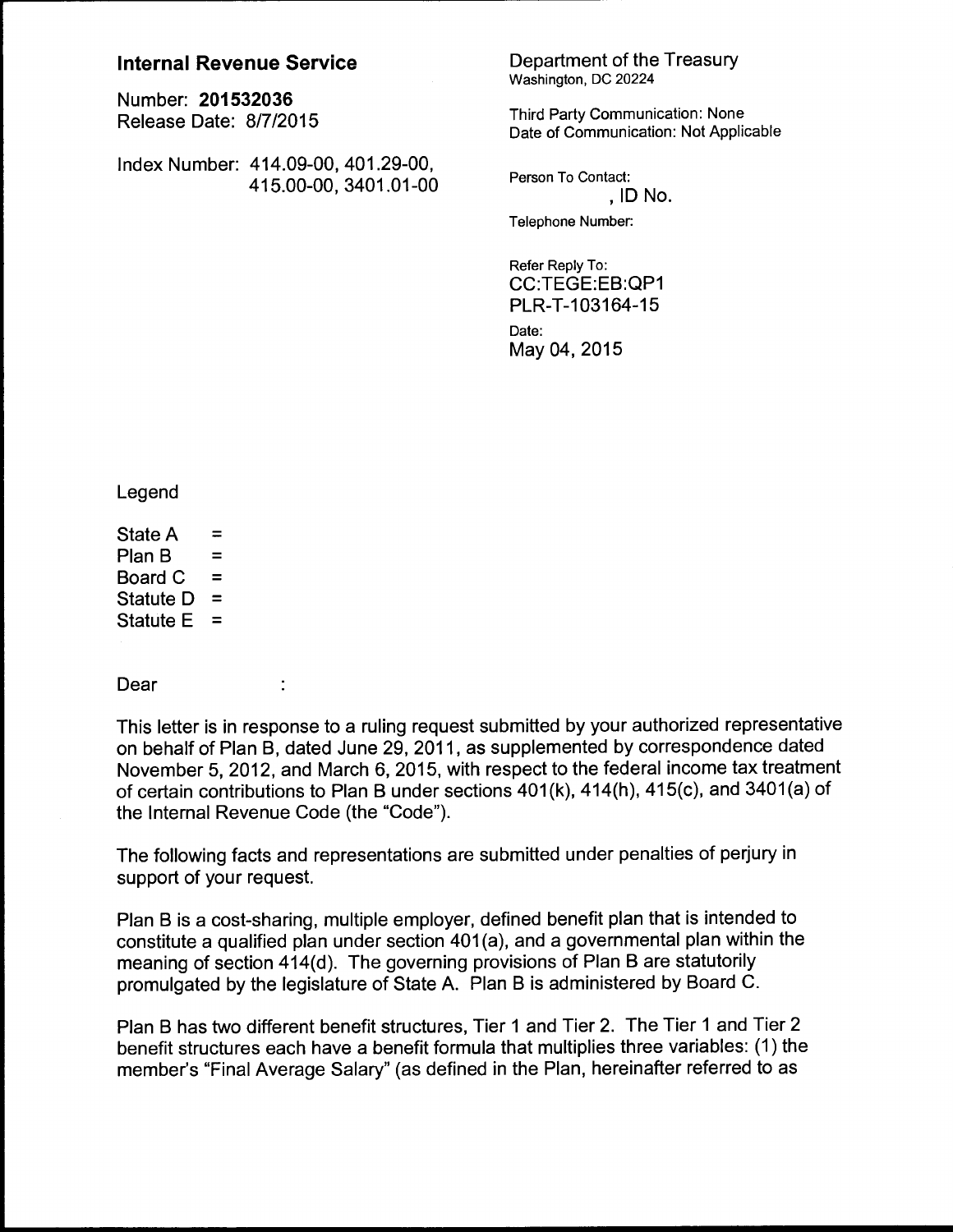"FAS"); (2) a statutory multiplier specified in the Plan; and (3) the member's years of service.

In 2011, the legislature of State A enacted Statute D, which, among other things, provides Tier 1 members with certain elections with respect to their employee contribution rates and statutory multiplier. Under Statute D, an individual who is a Tier 1 member of Plan B on July 1, 2013 will have a one-time, irrevocable election, during a 90-day period established by Board C, to either:

- (1) increase their employee contributions from 4% to 5% of compensation (effective January 1, 2014), and from 5% to 6% (effective January 1, 2015), and increase their multiplier from 1. 75% to 1.85% of FAS, times years of service earned on and after January 1, 2014; or
- (2) continue to make an employee contribution of 4% of compensation and have their multiplier drop from 1.75% to 1.4% of FAS, times years of service earned on and after January 1, 2014.

Statute D further provides that Tier 1 members that fail to make such an election during the applicable election period are treated as if they elected to increase their employee contributions and multiplier as specified in (1) immediately above.

With respect to Tier 2 members, Statute D provides that, effective July 1, 2013, a Tier 2 member will have a one-time irrevocable election, during a 90-day period established by Board C, to either:

- (1) continue to make an employee contribution of 6%, have a multiplier of 1.75% of FAS times years of service, but without a cost-of-living adjustment ("COLA"); or
- (2) continue to make an employee contribution of 6% of compensation, have a multiplier of 1.4% of FAS times years of service earned on and after January 1, 2014, with a COLA

In 2012, the State A legislature enacted Statute E, which revised the amount of required member contributions and the benefit multiplier under Plan B for Tier 1 and Tier 2 members of the Plan as follows:

(1) An individual who is a Tier 1 Plan B member on July 1, 2013 will have the election provided in Statute D (described above) only if the Internal Revenue Service ("IRS") approves the election.<sup>1</sup> If the IRS does not

 $<sup>1</sup>$  The IRS does not approve or disapprove a statutory provision or a proposed transaction. However,</sup> upon receipt of a proper submission by a taxpayer, the IRS will issue a ruling regarding the federal tax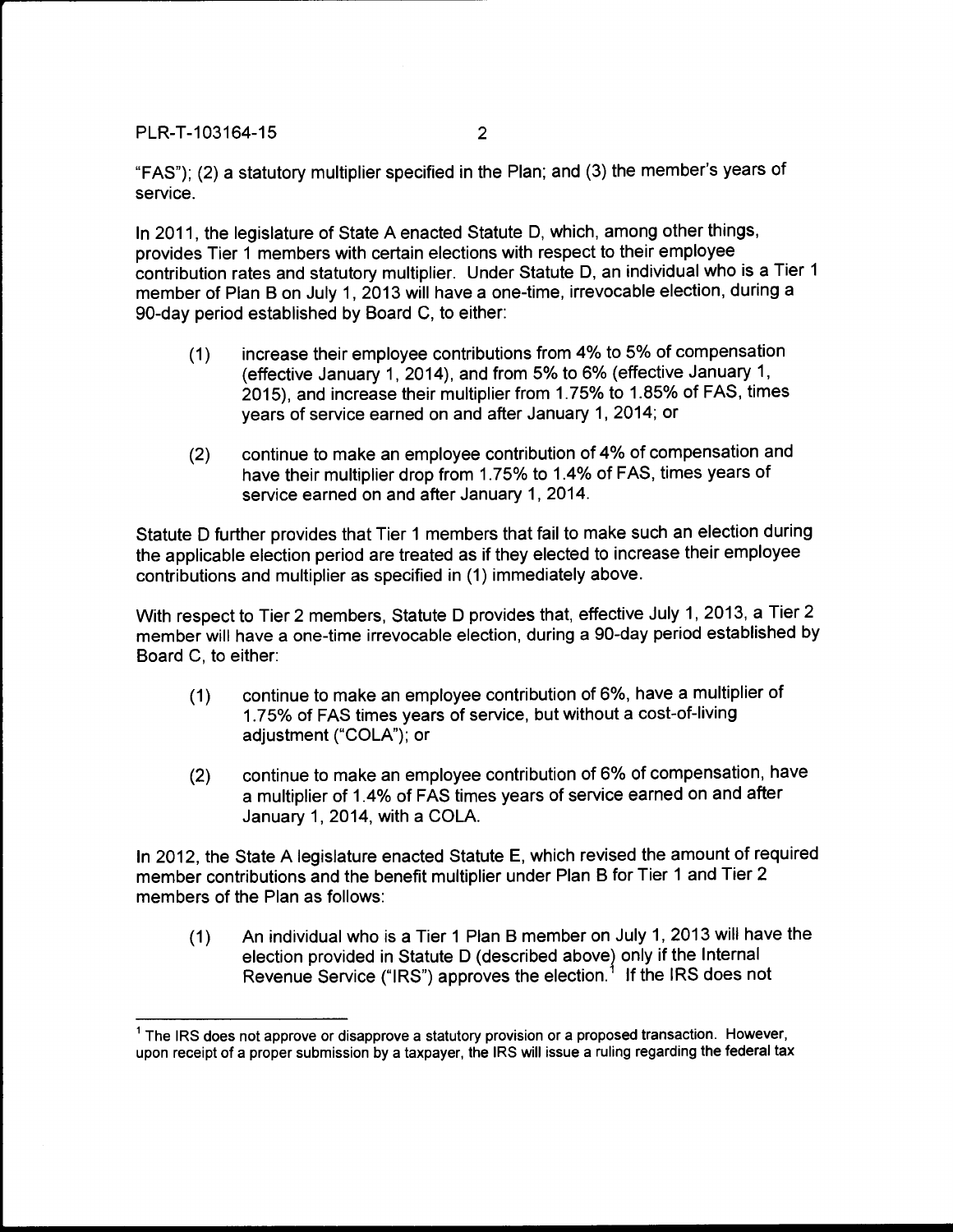approve the election, the increase in the member contribution and the increase in the multiplier under Statute D will be automatic (i.e., members will not be permitted an election). Accordingly, under Statute E, if the IRS does not approve the member election allowed under Statute D for Tier 1 members, the following will occur:

- (a) The required employee contributions for individuals who are Tier 1 members on July 1, 2013 will automatically increase from 4% to 5% of compensation (effective January 1, 2014) and from 5% to 6% (effective January 1, 2015); and
- (b) The statutory multiplier with respect to such Tier 1 members will automatically increase from 1. 75% to 1.85% of FSA, times years of service earned on and after January 1, 2014.
- (2) An individual who is a Tier 2 Plan B member on July 1, 2013 will not have any election, and the following will occur
	- (a) The employee contribution rate will remain at 6% of compensation;
	- (b) Effective January 1, 2014, the multiplier automatically increases from 1. 75% of FSA to 1.85%, times all years of service; and
	- (c) Members retiring on or after July 1, 2012 will no longer be entitled to a COLA that is provided to Tier 2 members retiring before such date.

The statutory provisions setting forth Plan B explicitly provide that each participating employer with respect to Plan B must pick up and pay, in accordance with section 414(h)(2), the contributions to Plan B that would otherwise by payable by members.

Based on the above facts and representations, you request the following rulings:

- (1) That the elections permitted Tier 1 members of Plan B under Statute D, if implemented, will not constitute a cash or deferred arrangement within the meaning of section  $401(k)$ .
- (2) That the mandatory member contributions required to be made under Statute E by a Tier 1 and Tier 2 active member of Plan B that are pickedup by State A or a participating employer, as employing units, on behalf of such member shall continue to be treated as employer contributions to Plan B under section 414(h)(2) for federal income tax purposes.

consequences of a proposed transaction under its private letter ruling program. See Revenue Procedure 2015-1,2015-1 I.R.S. 1.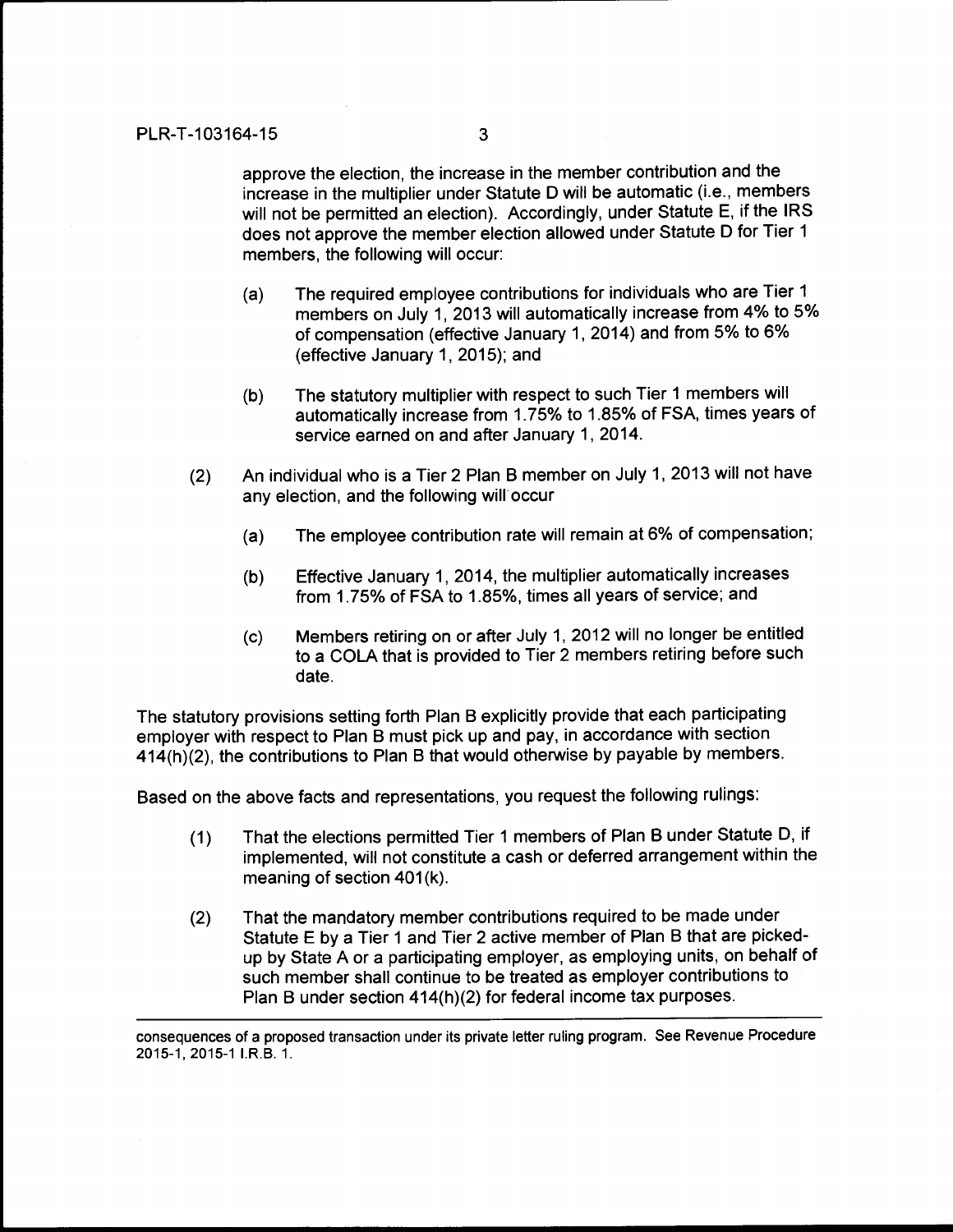- (3) That the mandatory Tier 1 and Tier 2 member contributions made and picked up as described in ruling request 2, above, will not be included in a member's gross income for federal income tax purposes until distributed or otherwise made available to the member.
- (4) That the mandatory Tier 1 and Tier 2 member contributions made and picked up as described in ruling request 2, above, do not constitute wages as described in section 3401(a).
- (5) That the mandatory Tier 1 and Tier 2 member contributions made and picked up as described in ruling request 2, above, will not be treated as "annual additions," for purposes of section 415(c), with respect to Plan B.

With respect to your first requested ruling, section 401(a) provides that a trust created or organized in the United States and forming a part of a qualified stock bonus, pension, or profit sharing plan of an employer constitutes a qualified trust only if the various requirements set out in section 401(a) are met.

Section  $401(k)(1)$  provides that a profit-sharing or stock bonus plan, a pre-ERISA money purchase plan, or a rural cooperative plan, shall not be considered as not satisfying the requirements of section 401(a) merely because the plan includes a qualified cash or deferred arrangement as defined in section  $401(k)(2)$ .

Section 1.401(k)-1(a)(1) of the Income Tax Regulations provides, in pertinent part, that a plan, other than a profit-sharing, stock bonus, pre-ERISA money purchase pension or rural cooperative plan, does not satisfy the requirements of section 401(a) if the plan includes a cash or deferred arrangement. Thus, a qualified defined benefit plan is not permitted to include a cash or deferred arrangement.

Furthermore, section  $401(k)(4)(B)(ii)$  provides that "a cash or deferred arrangement shall not be treated as a qualified cash or deferred arrangement if it is part of a plan maintained by a State or local government or political subdivision thereof, or any agency or instrumentality thereof." Section 1116(f)(2)(B)(i) of the Tax Reform Act of 1986, P.L. 99-514, provides a transition rule pursuant to which the prohibition of section  $401(k)(4)(B)(ii)$  of the Code does not apply to any cash or deferred arrangement adopted by a State or local government (or political subdivision thereof) before May 6, 1986. Thus, if a governmental employer maintains a qualified defined contribution plan, the plan cannot generally include a qualified cash or deferred arrangement within the meaning of section 401(k), unless the cash or deferred arrangement was adopted before May 6, 1986.

Section  $1.401(k)-1(a)(2)$  provides that, subject to certain exceptions, which are inapplicable in this case, a cash or deferred arrangement is an arrangement under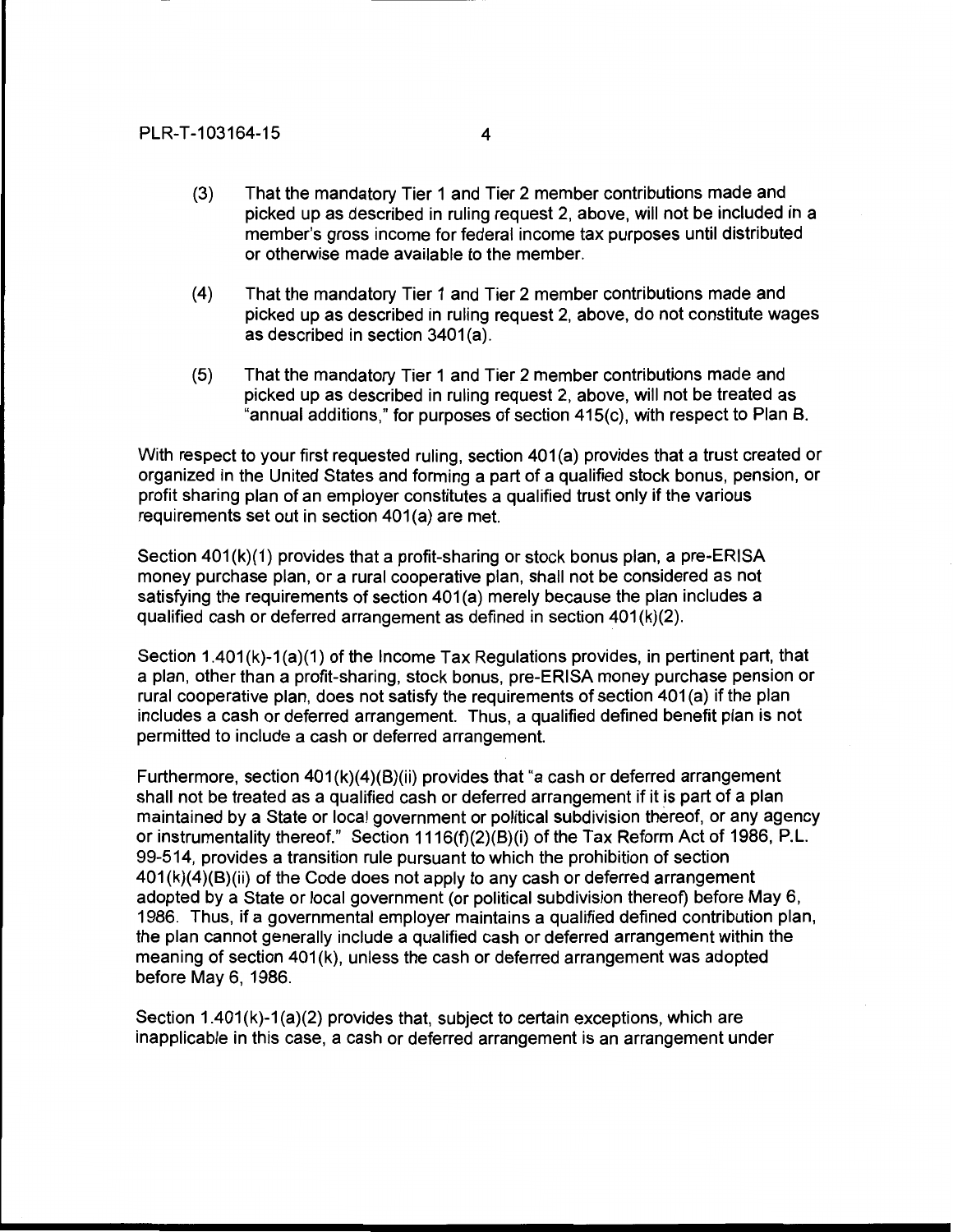which an eligible employee may make a cash or deferred election with respect to contributions to, or accruals or other benefits under, a plan that is intended to satisfy the requirements of section 401(a).

Section 1.401(k)-1(a)(3)(i) defines a cash or deferred election as any direct or indirect election (or modification of an earlier election) by an employee to have the employer either: (A) provide an amount to the employee in the form of cash (or some other taxable benefit) that is not currently available, or (B) contribute an amount to a trust, or provide an accrual or other benefit under, a plan deferring the receipt of compensation.

Section  $1.401(k)-1(a)(3)(v)$  provides that a cash or deferred arrangement does not include a one-time irrevocable election made no later than the employee's first becoming eligible under the plan or any other plan or arrangement of the employer that is described in section  $219(g)(5)(A)$ , to have contributions equal to a specified amount or percentage of the employee's compensation (including no amount of compensation) made by the employer on the employee's behalf to the plan and a specified amount or percentage of the employee's compensation (including no amount of compensation) divided among all other plans or arrangements of the employer for the duration of the employee's employment with the employer.

In the present case, the employee elections provided under Plan B pursuant to Statute D result in Tier 1 members being given the option to have State A or a participating employer either (1) provide a greater or lesser amount to the member in the form of cash that is not currently available, or (2) contribute an amount to Plan B, or provide an accrual under Plan B, which is a plan deferring the receipt of compensation. Thus, employees are given a cash or deferred election right (within the meaning of §1.401(k)-1 (a)(3)) with respect to their designated employee contributions under Plan B. Accordingly, the elections granted to Tier 1 members under Statute D with respect to employee contributions would, if implemented, constitute a cash or deferred arrangement within the meaning of  $\S1.401(k)-1(a)(2)$ .

In addition, even though the elections granted to Tier 1 members under Statute D would be one-time and irrevocable, the elections would not constitute one-time irrevocable elections within the meaning of  $\S1.401(k)-1(a)(3)(v)$ . In order to be a one-time irrevocable election under  $\S1.401(k)-1(a)(3)(v)$ , the election must be made no later than an employee's first becoming eligible under any plan (that is described in section 219(g)(5)(A)) of the employer. In this case, the employees are already participating in Plan B (a type of plan that is described in section  $219(q)(5)(A)$ ) during the time they are eligible to make the elections under Statute D. Accordingly, the Tier 1 member elections under Statute D would not be excluded from constituting a cash or deferred arrangement by reason of  $\S1.401(k)-1(a)(3)(v)$ , and would thus be an impermissible cash or deferred arrangement.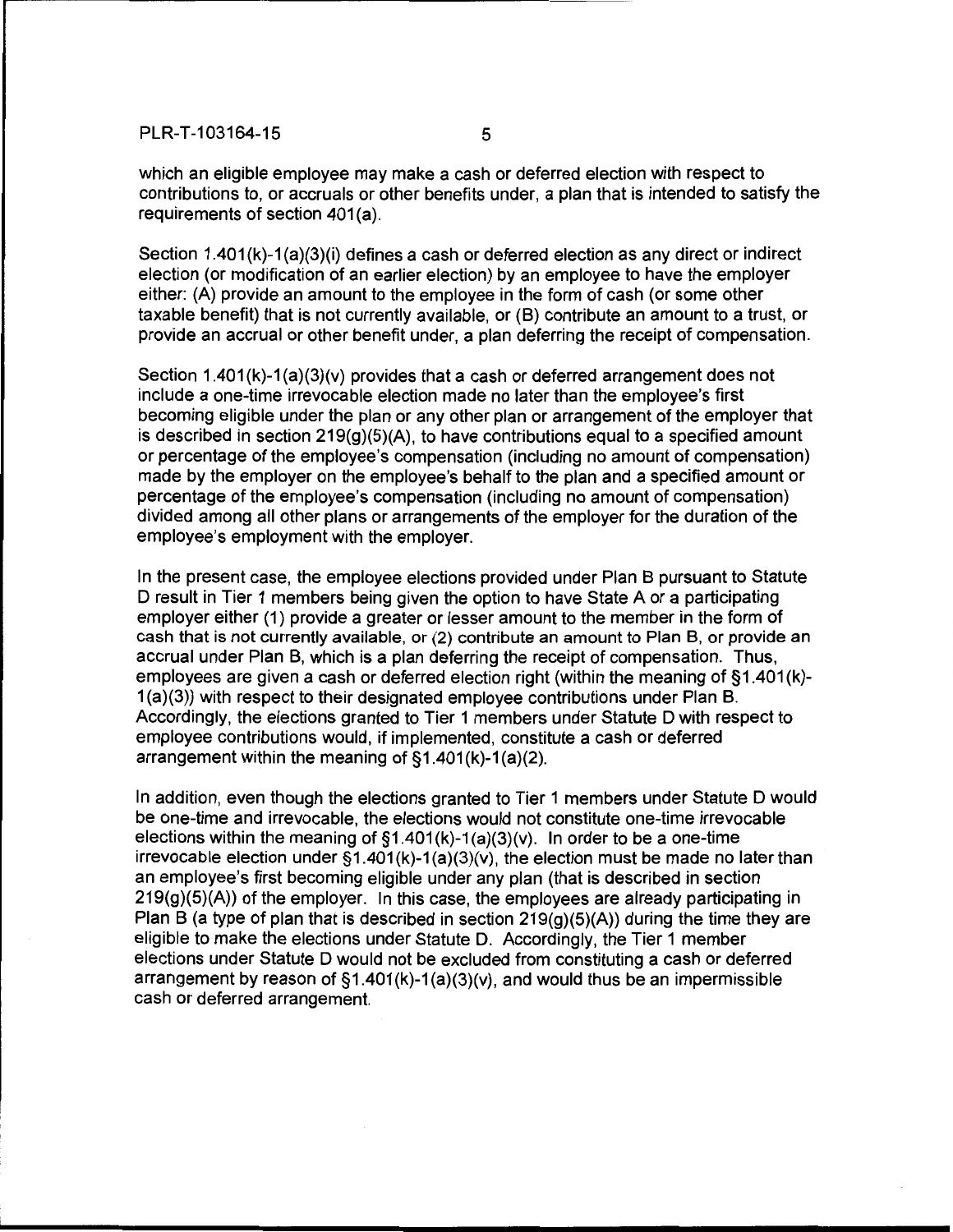With respect to your second requested ruling, section 414(h)(1) provides that any amount contributed to an employees' trust described in section 401(a) shall not be treated as having been made by the employer if it is designated as an employee contribution.

Section  $414(h)(2)$  provides that, for purposes of section  $414(h)(1)$ , in the case of any plan established by the government of any State or political subdivision thereof, or by any agency or instrumentality of any of the foregoing, or a governmental plan described in the last sentence of section 414(d) (relating to plans of Indian tribal governments), where the contributions of employing units are designated as employee contributions but where any employing unit picks up the contributions, the contributions so picked up shall be treated as employer contributions.

The federal income tax treatment to be afforded contributions that are picked up by the employer (within the meaning of section 414(h)(2)) has been described in a series of revenue rulings. In Revenue Ruling 77-462, 1977-2 C. B. 358, the employer school district agreed to assume and pay the amounts employees were required by state law to contribute to a state pension plan. Revenue Ruling 77-462 concluded that the school district's picked-up contributions to the plan were excluded from the employees' gross income until such time as they were distributed to the employees. Revenue Ruling 77-462 further held that, under the provisions of section 3401(a)(12)(A), the school district's contributions to the plan were excluded from wages for purposes of the collection of income tax at the source on wages. Therefore, no withholding was required for federal income tax purposes from the employees' salaries with respect to such picked-up contributions.

Revenue Ruling 81-35, 1981-1 C.B. 255, and Revenue Ruling 81-36, 1981-1 C.B. 255, established that the following two criteria must be met: (1) the employer must specify that the contributions, although designated as employee contributions, are being paid by the employer in lieu of contributions by the employee; and (2) the employee must not be given the option of choosing to receive the contributed amounts directly instead of having them paid by the employer to the pension plan.

Revenue Ruling 87-10, 1987-1 C. B. 136, provides that the required specification of designated employee contributions must be completed before the period to which such contributions relate. If not, the designated employee contributions paid by the employer are actually employee contributions paid by the employee and recharacterized at a later date. The retroactive specification of designated employee contributions as paid by the employing unit (i.e., the retroactive pick-up of designated employee contributions by a governmental employer), is not permitted under section 414(h)(2). Thus, employees may not exclude from current gross income designated employee contributions to a qualified plan that relate to compensation earned for services rendered prior to the date of the last governmental action necessary to effect the pick-up.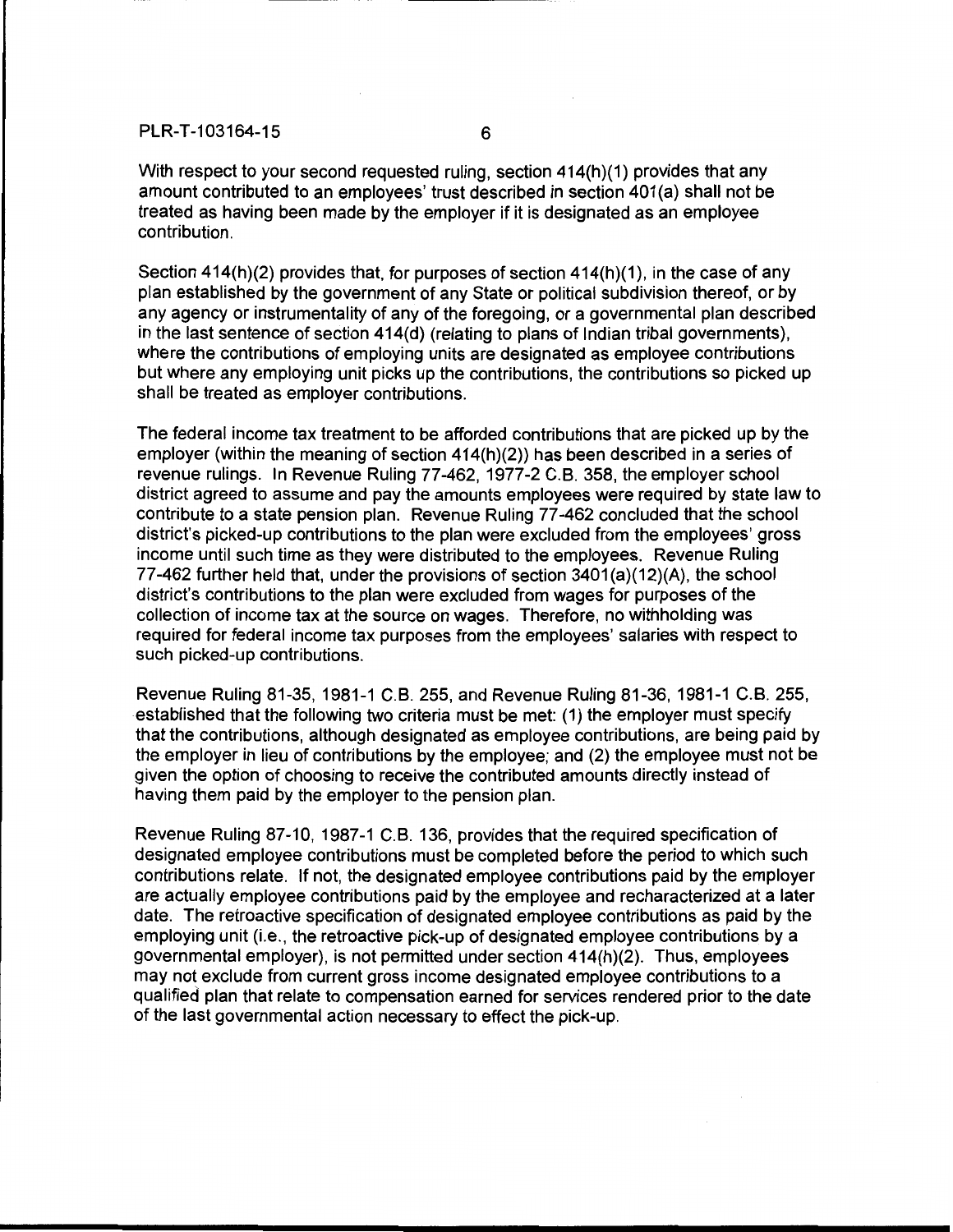Revenue Ruling 2006-43, 2006-35 I.R.B. 329, amplifying and modifying Revenue Ruling 81-35, Revenue Ruling 81-36, and Revenue Ruling 87-10, describes the actions required for a state or political subdivision of a state, or an agency or instrumentality of either, to pick-up employee contributions to a plan qualified under section 401(a) so that the contributions are treated as employer contributions pursuant to section 414(h)(2). Specifically, Revenue Ruling 2006-43 provides that a contribution to a qualified plan established by an eligible employer (i.e., a governmental employer) will be treated as picked-up by the employing unit under section 414(h)(2) if two conditions are satisfied:

- (1) First, the employing unit must specify that the contributions, although designated as employee contributions, are being paid by the employer. For this purpose, the employing unit must take formal action to provide that the contributions on behalf of a specific class of employees of the employing unit, although designated as employee contributions, will be paid by the employing unit in lieu of employee contributions. A person duly authorized to take such action with respect to the employing unit must take such action. The action must apply only prospectively and be evidenced by a contemporaneous written document (e.g., minutes of a meeting, a resolution, or ordinance).
- (2) Second, the pick-up arrangement must not permit a participating employee from and after the effective date of the pick-up to have a cash or deferred election right within the meaning of  $\S1.401(k)-1(a)(3)$  of the Regulations with respect to designated employee contributions. Thus, for example, no participating employee may be given the right to opt out of the pick-up arrangement described in section 414(h)(2), or to receive the contributed amounts directly instead of having them paid by the employing unit to the plan.

Revenue Ruling 2006-43 states that the pick-up rules expressed in Revenue Ruling 81- 35 and Revenue Ruling 81-36 apply even if the employer picks up contributions through a reduction in salary or through an offset against future salary increases.

In the present case, Statute E provides that if the IRS does not "approve" the member elections described in Statute D, then increases in the member contribution rate and the statutory multiplier under Plan B will be automatic (i.e., members will not be permitted an election). Accordingly, because the IRS concluded with respect to ruling one, above, that the Tier 1 member elections would result in an impermissible cash or deferred arrangement, Statute E requires that the following occur:

(1) Effective January 1, 2014, required employee contributions for any individual who is a Tier 1 Plan B member on July 1, 2013 automatically increases from 4% to 5% of compensation;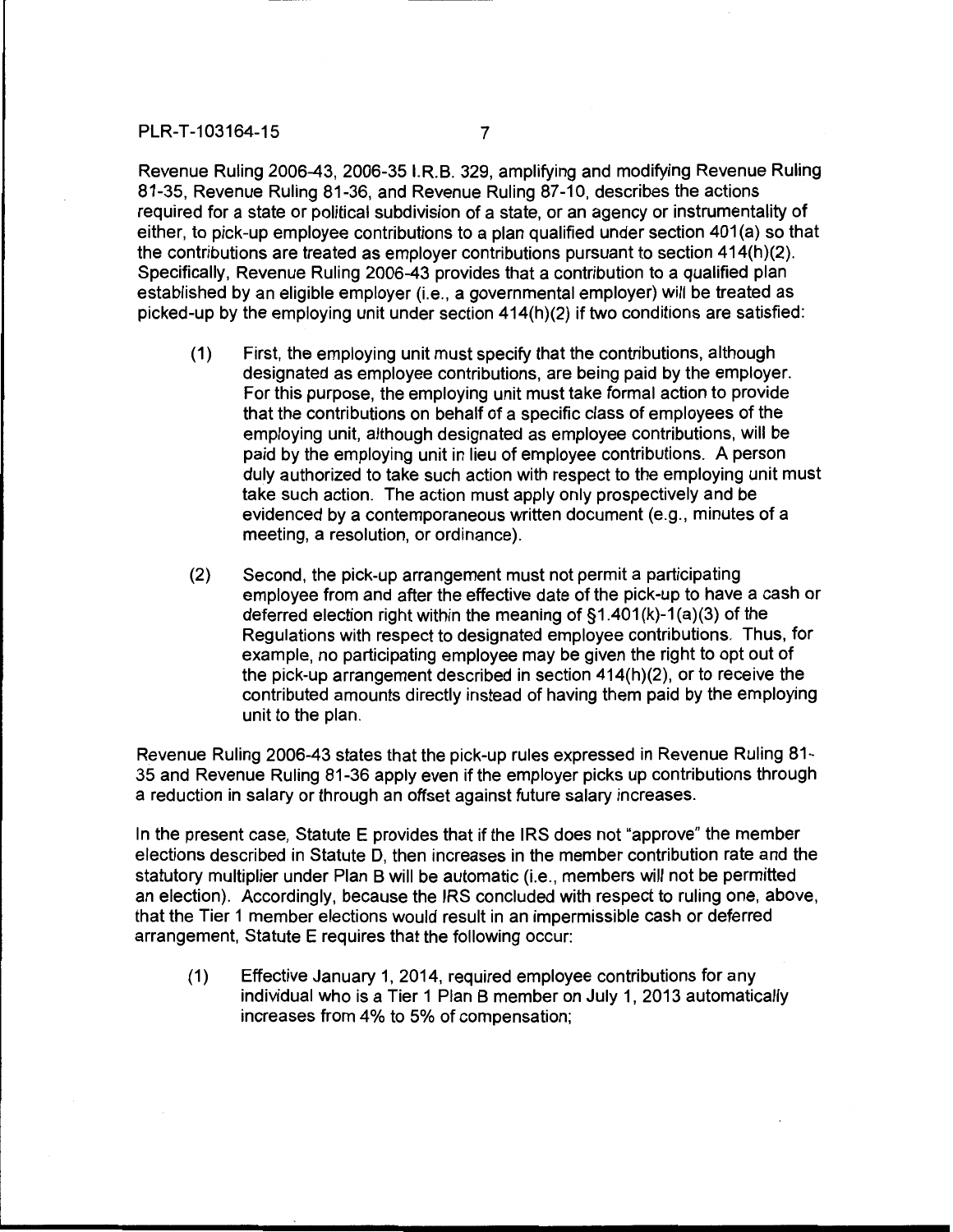- (2) Effective January 1, 2015, required contributions with respect to such Tier 1 members further increases from 5% to 6%.
- (3) Effective January 1, 2014, the statutory multiplier with respect to such Tier 1 members automatically increases from 1. 75% to 1.85% of FSA, times years of service earned on and after such date.

Based on the facts represented, the employee contributions that are mandated by Statute E are to be picked up by each participating employer with respect to Plan B under section 414(h)(2). In accordance with Revenue Ruling 81-35, Revenue Ruling 81-36, and Revenue Ruling 2006-43, appropriate formal action has been taken to provide that such mandatory employee contributions, although designated as employee contributions, will be paid by the employing unit in lieu of employee contributions. The State A legislature specifically provided in the statutory provisions setting forth Plan B that, in accordance with section 414(h)(2), each participating employer with respect to Plan B must pick up and pay the contributions to Plan B that would otherwise be payable by members. Additionally, consistent with Revenue Ruling 87-10, because the relevant statutory Plan B provisions are prospective, the required specification of the designated employee contributions was completed before the period to which such contributions relate.

Furthermore, because the IRS concluded, with respect to ruling one, above, that the Tier 1 member elections that would otherwise be allowed under Statute D would result in an impermissible cash or deferred arrangement, Statute E does not allow for any member elections with respect to mandatory employee contributions to Plan B. Thus, as regards the mandatory employee contributions made in accordance with Statute E with respect to Tier 1 and Tier 2 Plan B members, which are picked up by the employing unit under the terms of Plan B, the Tier 1 and Tier 2 members are not given the option of choosing to receive the contributed amounts directly instead of having them paid by the employer to Plan B. Consequently, in accordance with Revenue Ruling 81-35, Revenue Ruling 81-36, and Revenue Ruling 2006-43, the Tier 1 and Tier 2 members are not permitted from and after the effective date of the pick-up to have a cash or deferred election right within the meaning of §1.401 (k)-1 (a)(3) with respect to the designated employee contributions. Therefore, the pick-up arrangement under Plan B, as described in the facts represented, is a valid pick-up arrangement consistent with Revenue Ruling 81-35, Revenue Ruling 81-36, and Revenue Ruling 2006-43.

With respect to your third and fourth requested rulings, section 402(a) generally provides that any amount actually distributed to any recipient by any employees' trust described in section 401(a), which is exempt from tax under section  $501(a)$ , shall be taxable to the recipient in the taxable year of the distribution under section 72 (relating to annuities).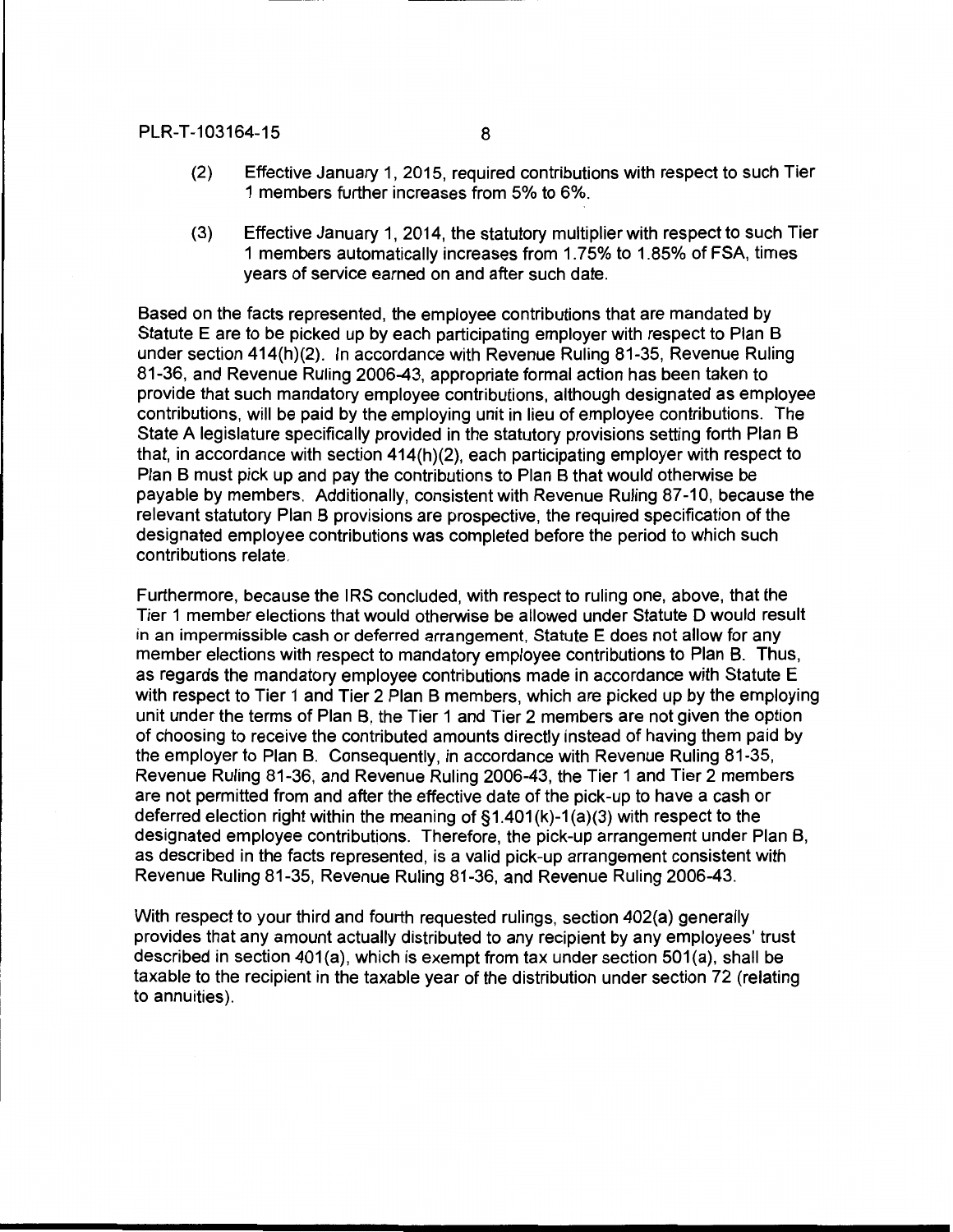Section 1.402(a)-1(a)(1)(i) provides that if an employer makes a contribution for the benefit of an employee to a trust described in section 401 (a) for the taxable year of the employer which ends within or with a taxable year of the trust for which the trust is exempt under section 501(a), the employee is not required to include such contribution in his income except with respect to the year or years in which such contribution is distributed or made available to him.

In the present case, because the mandatory Tier 1 and Tier 2 member contributions that are made in accordance with Statute E, and picked up by a participating employer under the terms of Plan B, will be made pursuant to a valid pick-up arrangement, they will be treated as employer contributions. Therefore, pursuant to section 402(a) and §1.402(a)-1(a)(1)(i), the picked-up employee contributions to Plan B will not be included in gross income of the member for federal income tax purposes until distributed or otherwise made available to the member. Furthermore, consistent with Revenue Ruling 77-462, and in accordance with section 3401(a)(12)(A), the picked-up employee contributions to Plan B are excluded from wages for purposes of the collection of income tax at the source on wages.

In addition, all payments of remuneration by an employer for services performed by an employee are generally subject to taxes under the Federal Insurance Contributions Act (FICA) unless the payments are specifically excepted from the term "wages" or the services are specifically excepted from the term "employment." FICA taxes include social security and Medicare taxes. Section  $3121(v)(1)(B)$  provides that, other than the social security tax wage base limitation, nothing in section 3121(a) excludes from the term "wages" any amount picked up as an employer contribution under section 414(h)(2) if the pickup is pursuant to a salary reduction agreement (whether evidenced by a written instrument or otherwise). For these purposes, the term "salary reduction agreement" includes any salary reduction arrangement, regardless of whether there is approval or choice of participation by individual employees or whether such approval or choice is mandated by State statute. H.R. Conf. Rep. No. 861, 98th Cong. 2d Sess. 1415 (1984); see also Public Employees' Retirement Board v. Shalala, 153 F.3rd 1160  $(10^{th}$  Cir. 1998).

Therefore, under section 3121(v)(1)(B), if an employee's services are covered [included in employment] for social security tax purposes, pickup contributions under section 414(h)(2) that are made pursuant to a salary reduction agreement are generally subject to social security taxes (unless the maximum wage base exception applies). Also, under section 3121(v)(1)(B), if an employee's services are covered [included in employment] for Medicare tax purposes, pick-up contributions under section 414(h)(2) that are made pursuant to a salary reduction agreement are subject to Medicare taxes (without any limit based on the amount of wages). This does not constitute a ruling on whether the pick-up contributions are made pursuant to a salary reduction agreement for FICA tax purposes.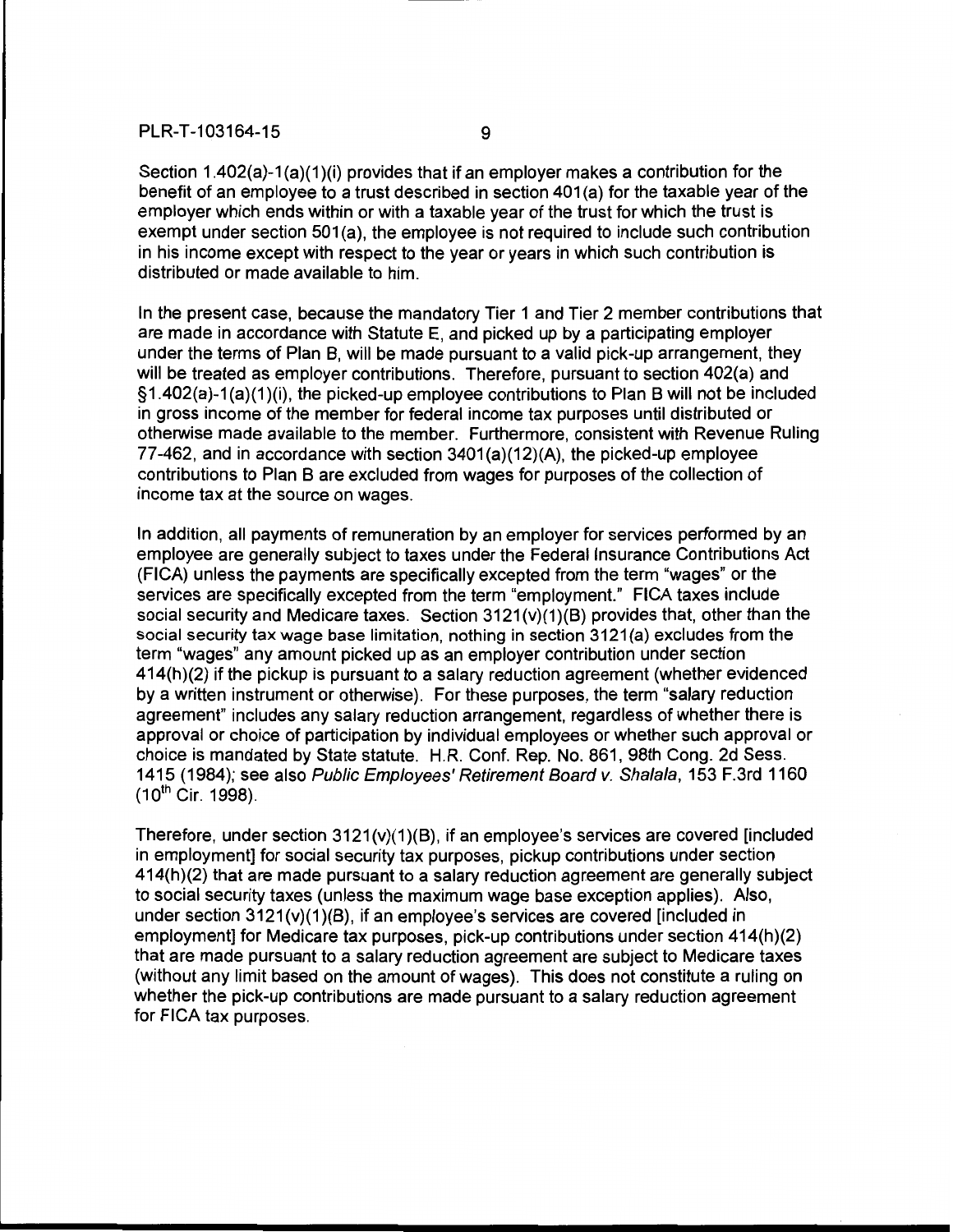With respect to your fifth requested ruling, section 401(a)(16) provides that a trust shall not constitute a qualified trust under section  $401(a)$  if the plan of which such trust is a part provides for benefits or contributions which exceed the limitations of section 415.

Section  $415(a)(1)(A)$  provides that a defined benefit plan is not a qualified plan if the plan provides for the payment of benefits with respect to a participant which exceed the limitation of section 415(b). Section 415(b)(1) prescribes limitations that are based on the annual benefit determined under section 415(b)(2). Section 415(b)(2)(B) provides for adjustments, in accordance with regulations, to the benefit determined under the plan if employees contribute or make rollover contributions to the plan.

Section 415(a)(1)(B) provides that a defined contribution plan is not a qualified plan if the contributions and other additions under the plan with respect to any participant for any taxable year exceed the limitation of section 415(c). Section 415(c)(1) places specified limitations on annual additions, as defined in section 415(c)(2), to a participant's account under a defined contribution plan.

Section  $1.415(b)-1(b)(1)$  prescribes rules for the determination of the annual benefit for purposes of section 415(b). Section 1.415(b)-1 (b)(1 )(ii) provides that an annual benefit, for purposes of determining the section 415(b) limitation, does not include the annual benefit attributable to employee contributions. However, §1.415(b)-1 (b)(2)(ii)(A) provides that, for purposes of determining the annual benefit under a defined benefit plan attributable to employee contributions, contributions that are picked up by a governmental employer as provided in section 414(h)(2) are disregarded. Accordingly, employee contributions that are picked up by a governmental employer as provided in section 414(h)(2) are treated as employer contributions for purposes of determining the section 415(b) limitation, and are not treated as annual additions for purposes of section 415(c).

Section 1.415(c)-1 (a)(2)(ii)(B) provides that mandatory employee contributions (as defined in section  $411(c)(2)(C)$  and  $§1.411(c)-1(c)(4)$ , regardless of whether the plan is subject to the requirements of section 411 to a defined benefit plan, are treated as contributions to a defined contribution plan. However, §1.415(c)-1(a)(2)(ii)(B) further states that, for this purpose, contributions that are picked up by the employer as described in section 414(h)(2) are not considered employee contributions.

In the present case, the mandatory Tier 1 and Tier 2 member contributions that are made in accordance with Statute E, and picked up by a participating employer under the terms of Plan B, will be made pursuant to a valid pick-up arrangement. Therefore, pursuant to  $\S$ §1.415(b)-1(b)(2)(ii)(A) and 1.415(c)-1(a)(2)(ii)(B), the picked-up contributions will be treated as employer contributions to Plan B for purposes of section 415. Consequently, the picked-up contributions will not be treated as annual additions for purposes of section 415(c) with respect to Plan B. Rather, in accordance with  $§1.415(b)-1(b)(2)(ii)(A)$ , such amounts are treated as employer contributions for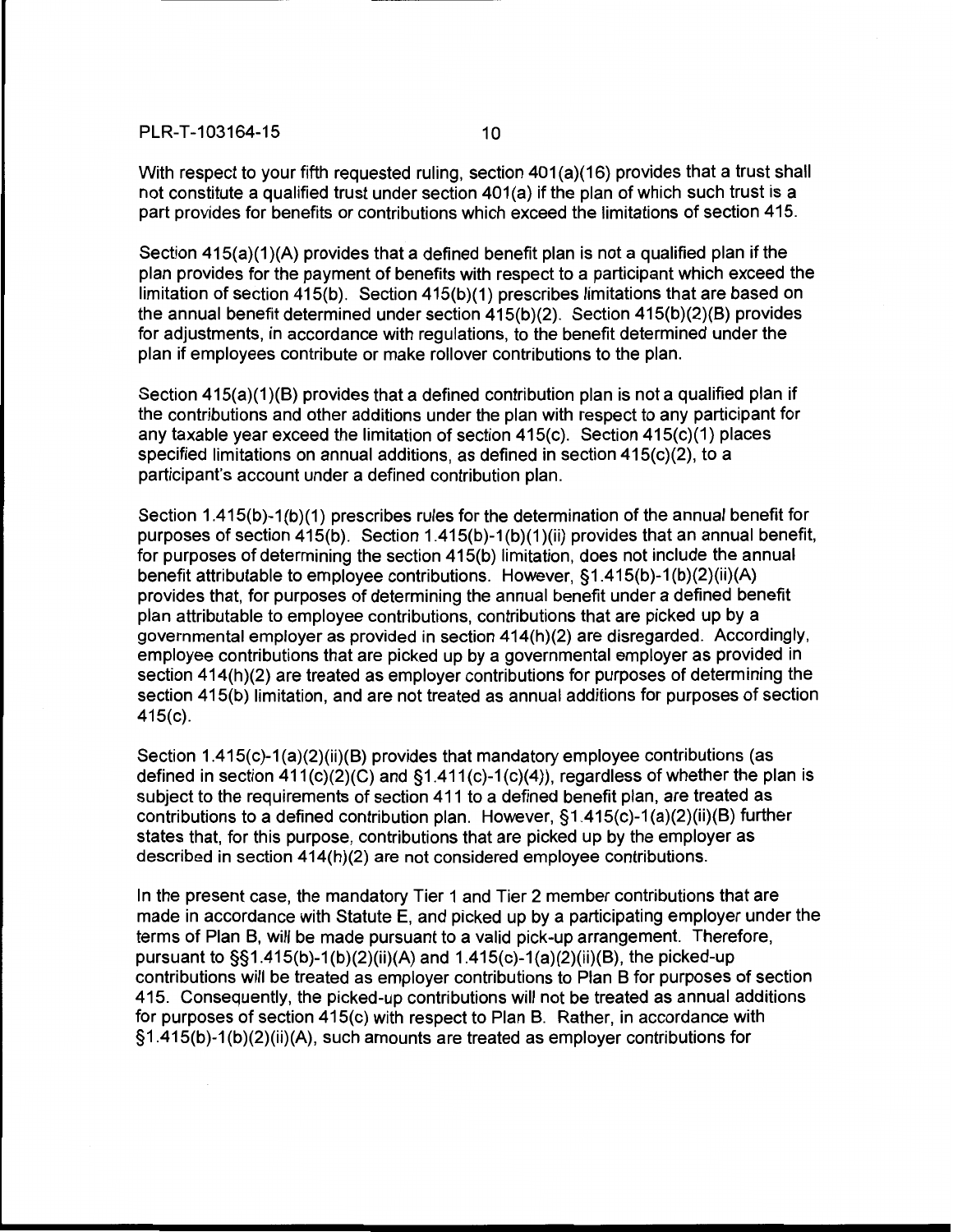purposes of determining the member's annual benefit under Plan B for purposes of the limitation of section 415(b).

In summary, based on the represented facts we conclude:

- (1) If implemented, the elections permitted Tier 1 members of Plan B under Statute 0 would constitute a cash or deferred arrangement within the meaning of section 401(k).
- (2) If the elections permitted Tier members of Plan B under Statute 0 are not implemented, the mandatory employee contributions made under Statute E with respect to Tier 1 and Tier 2 members that are picked up by the employing unit shall be treated as employer contributions to Plan B under section 414(h)(2) for federal income tax purposes.
- (3) The mandatory Tier 1 and Tier 2 member contributions made and picked up as described in (2), above, will not be included in the member's gross income for federal income tax purposes until distributed or otherwise made available to the member.
- (4) The mandatory Tier 1 and Tier 2 member contributions made and picked up as described in (2), above, are excluded from wages as described in section  $3401(a)$ .
- (5) The mandatory Tier 1 and Tier 2 member contributions made and picked up as described in (2), above, will not be treated as "annual additions," for purposes of section 415(c), with respect to Plan B. Rather such amounts will be treated as employer contributions for purposes of determining the member's annual benefit under Plan B for purposes of the limitation of section 415(b).

This ruling is based on the assumption that Plan B satisfies the qualification requirements set forth in section 401(a), and constitutes a governmental plan within the meaning of section 414(d), at all relevant times.

Except as expressly provided herein, no opinion is expressed or implied concerning the tax consequences of any aspect of any transaction or item discussed or referenced in this letter.

This ruling is directed only to the taxpayer requesting it. Section 6110(k)(3) provides that it may not be used or cited as precedent.

In accordance with the Power of Attorney on file with this office, a copy of this letter is being sent to your authorized representative.